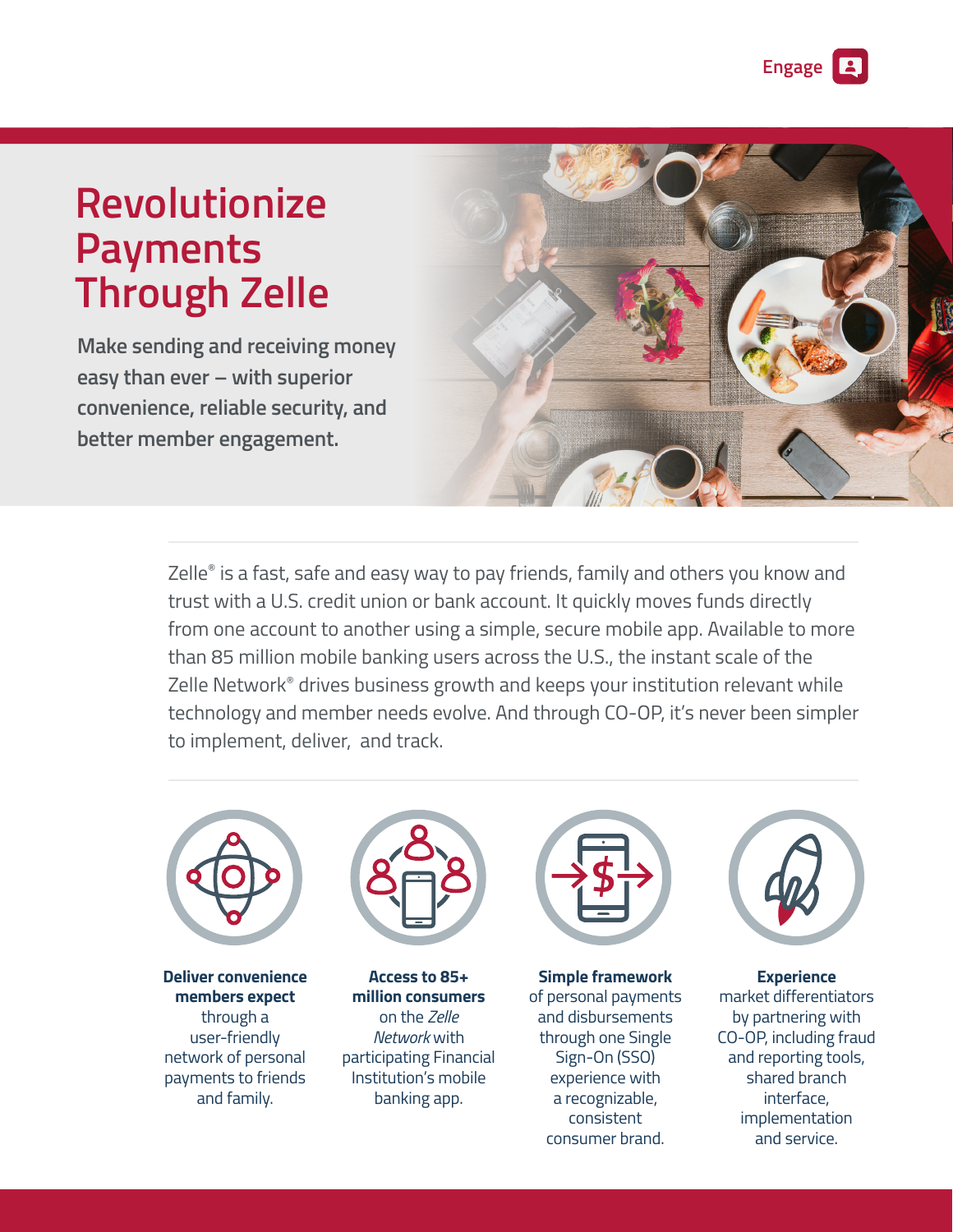# **Deliver on Member Expectations**



**The standard in P2P payments:** Ability for members to send or receive personal payments to friends and family using only the recipient's email address or U.S. mobile phone number.

**Accessibility:** Availability of funds within minutes to members who are already enrolled in *Zelle*. For those that are not registered already, it only takes two minutes to sign up.

**Security:** Enhanced by using only the recipient's email address or U.S. mobile number, which limits the sharing of sensitive bank account details, like routing numbers.

#### **Partner with CO-OP for more:**

Benefit from a simplified implementation process that gets credit unions to market **faster** and **easier** than going direct.

**The result:** Access to a readybuilt infrastructure reduces the risk of investing in a direct *Zelle* integration build, is faster, and more cost-effective.

**Seamless experience:** Single Sign-On (SSO) connection enables *Zelle* integration with existing mobile banking apps members already use.

## *Zelle* **Solves Common Credit Union Challenges**

| <b>Credit Union Challenges</b>                                                | <b>Zelle Network Solutions</b>                                                                                                                                                                                                 |
|-------------------------------------------------------------------------------|--------------------------------------------------------------------------------------------------------------------------------------------------------------------------------------------------------------------------------|
| I want to ensure our members have                                             | Participation by institutions serving more than                                                                                                                                                                                |
| access to a powerful and versatile                                            | 85 million consumers gives Zelle extraordinary                                                                                                                                                                                 |
| personal payments solution.                                                   | recognition and reach.                                                                                                                                                                                                         |
| I want to offer a seamless way for                                            | SSO connection gives you an opportunity to engage                                                                                                                                                                              |
| members to send payments.                                                     | with members through your existing mobile app.                                                                                                                                                                                 |
| I want to minimize<br>the time, cost and risk required<br>to implement Zelle. | CO-OP helps smooth your implementation with<br>its trusted, ready-built infrastructure by leveraging<br>the account based technology. Also, the CO-OP<br>solution does not require any network transaction<br>volume minimums. |